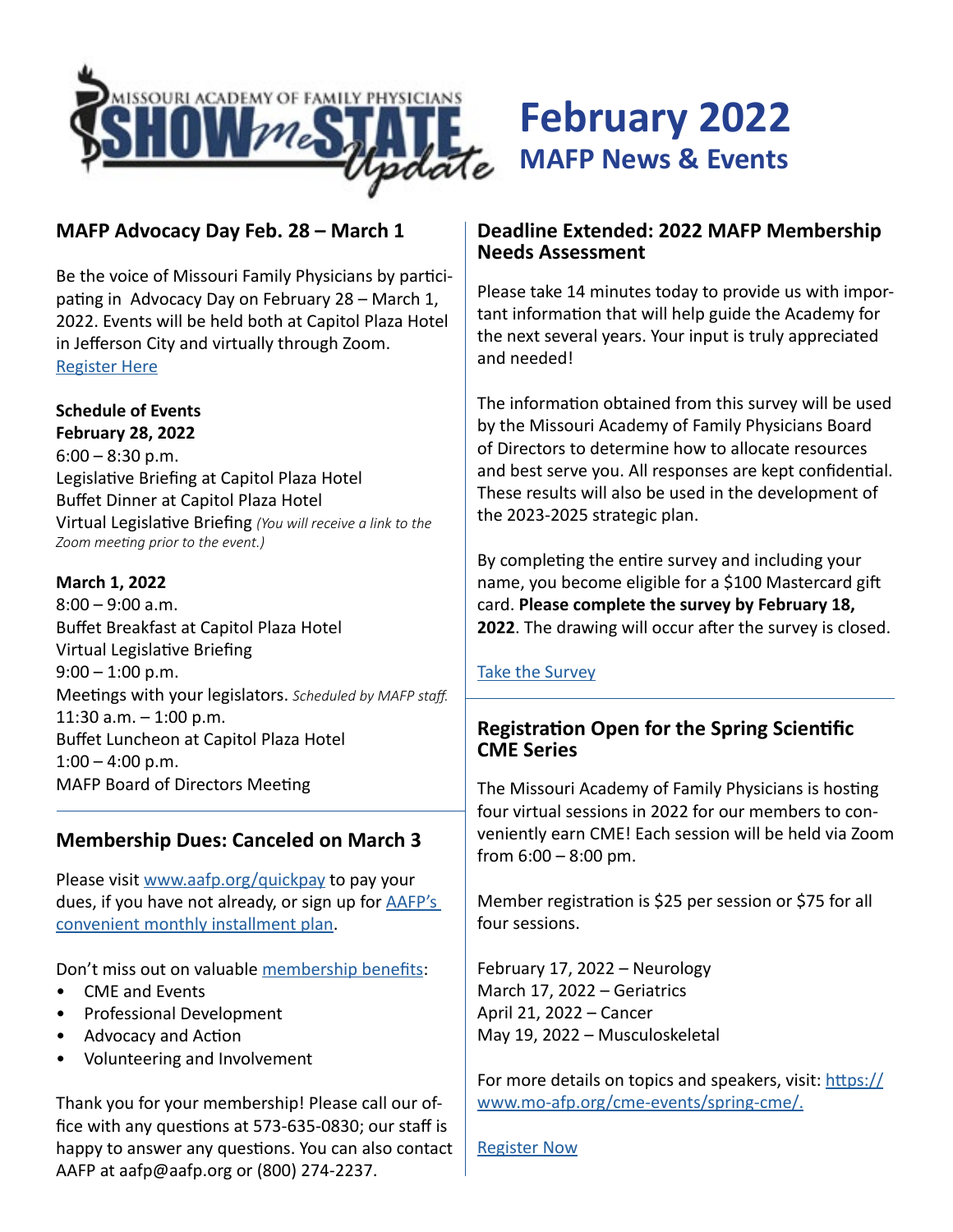## **Represent MAFP at NCCL in 2022**

Believe it or not, it's already time to start planning your schedule for AAFP's spring leadership conferences. Each year, AAFP holds the National Conference of Constituency Leaders and Annual Chapter Leader Forum together in Kansas City, Missouri. NCCL representatives and ACLF attendees from across the nation gather to discuss various issues, suggest policies and programs to AAFP, and receive leadership training. In 2022, the conferences will be held April 28-30 and MAFP is looking for members to serve on the delegation representing the following constituencies: new physicians (physicians who have been out of residency for seven years or fewer), women, minorities, international medical graduates, and LGBT physicians. MAFP reimburses your travel for each of the five delegates.

Interested? Email Kathy Pabst at [kpabst@mo-afp.org](mailto:kpabst%40mo-afp.org?subject=) by **February 15.**

For more information about NCCL, go to www.aafp.org/events/aclf-nccl/nccl.html and for more on ACLF, go to [www.aafp.org/events/aclf-nccl/aclf.html.](http://www.aafp.org/events/aclf-nccl/nccl.html and for more on ACLF, go to www.aafp.org/events/aclf-nccl/aclf.html)

# **Important News from the Show-Me-State**

# **ABFM Extends All Stage Requirement Deadlines by Six Months**

The American Board of Family Medicine (ABFM) honors the exceptional commitment that family physicians have made to providing high-quality care for their patients and their communities during the COVID-19 pandemic. It also recognizes that these continue to be challenging times, and wants to allow those who have been impacted by the recent surges to focus on what is most important: your patients and your families.

As the ABFM has monitored the clinical needs necessitated by the ongoing pandemic, it is committed to providing additional time for you to complete your certification stage activities. The ABFM will also continue to support residents and residency programs with flexibility, as needed, to allow 2022 graduates to meet their training requirements on time. Please visit the ABFM website for details on the stage requirement deadline extension.

# **AAFP Forms New Commission on DEI in Family Medicine**

After an assessment of AAFP's diversity, equity and inclusion (DEI) efforts and identifying new DEI opportunities, the AAFP Board of Directors approved the formation of the Commission on Diversity, Equity, and Inclusiveness in Family Medicine (DEI-FM). This commission will work to identify opportunities to integrate DEI throughout AAFP's key strategic priorities and operations.

It will apply diversity, equity, inclusiveness, and antiracism lenses to inform and guide the Academy's recommendations, policies and work addressing disparities in care, health and workforce, and the commission will be led by our current board chair, Ada D. Stewart, MD, FAAFP. The commission will kick off in June with a meeting in Kansas City. The initial commission will have 10 members and will grow to a total of 22 members by 2024.

Members who are interested in serving on this commission should submit their [online applications](https://forms.office.com/r/fhDv95YPx0) by **Feb. 25.**

# **COVID-19 Outpatient Inhaler Treatment**

Effective for dates of service on or after 7/1/2021, MO HealthNet will allow Hospital & Clinic providers to bill for an inhaler if the participant is diagnosed with COVID or the participant has been exposed to COVID-19, and the facility is awaiting test results. [Learn More.](https://dss.mo.gov/mhd/providers/pages/provtips.htm#012822)